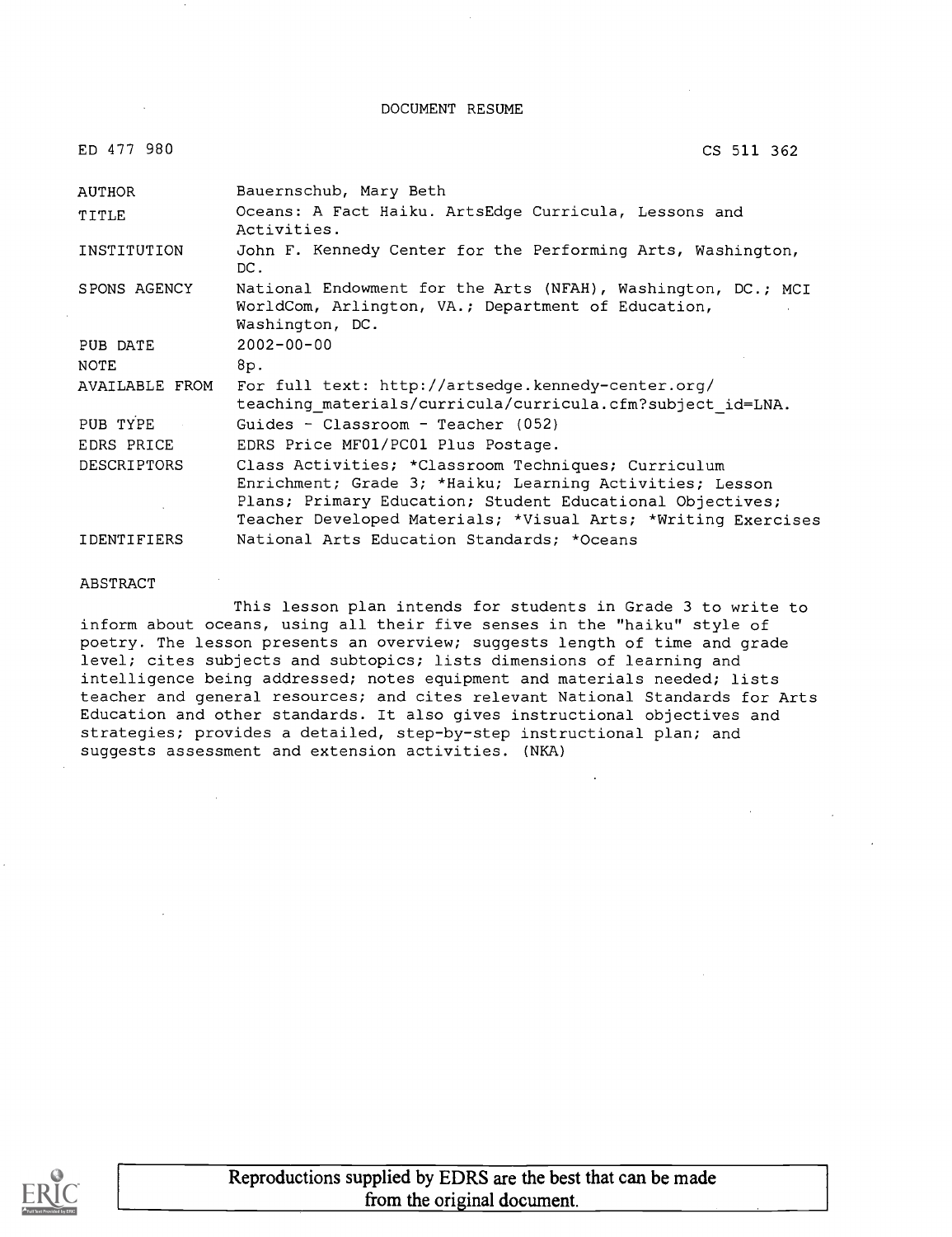http://artsedge.kennedy-center.org/teaching\_materials/curricula/curriculum.cfm?curriculum\_id=130&mode=full



# Curricula, Lessons and Activities

| Oceans: A Fact Haiku                               | U.S. DEPARTMENT OF EDUCATION<br>Office of Educational Research and Improvement<br>EDUCATIONAL RESOURCES INFORMATION<br>CENTER (ERIC)                 |
|----------------------------------------------------|------------------------------------------------------------------------------------------------------------------------------------------------------|
| <b>Resource</b><br>Type:                           | □ This document has been reproduced as<br>lesson<br>received from the person or organization<br>originating it.<br>D Minor changes have been made to |
|                                                    | improve reproduction quality.<br>Points of view or opinions stated in this                                                                           |
| Length:                                            | document do not necessarily represent<br>2 days<br>official OERI position or policy.                                                                 |
| Ţ                                                  | X<br>ne<br>K                                                                                                                                         |
| Grade:                                             | 3                                                                                                                                                    |
| a.                                                 | To,<br>F.<br>R.                                                                                                                                      |
| Subjects:                                          | Language Arts, Visual Arts                                                                                                                           |
|                                                    | 16.<br>x an                                                                                                                                          |
| Subtopics:                                         | Design, Literature, Poetry, Social: Asian Studies                                                                                                    |
|                                                    |                                                                                                                                                      |
| <b>Intelligences</b><br><b>Being</b><br>Addressed: | Interpersonal Intelligence<br>Intrapersonal Intelligence<br>Verbal/Linguistic Intelligence<br><b>Visual/Spatial Intelligence</b>                     |
|                                                    |                                                                                                                                                      |
| <b>Dimensions</b><br>of Learning:                  | Acquisition and integration of knowledge<br>Extension and refinement of knowledge                                                                    |
|                                                    | ফ্. ) ∍                                                                                                                                              |
| <b>Overview:</b>                                   | Students will write to inform about oceans using the haiku style of<br>poetry.                                                                       |

i<br>Tito gia<br>Vite a dh i<br>Lidan

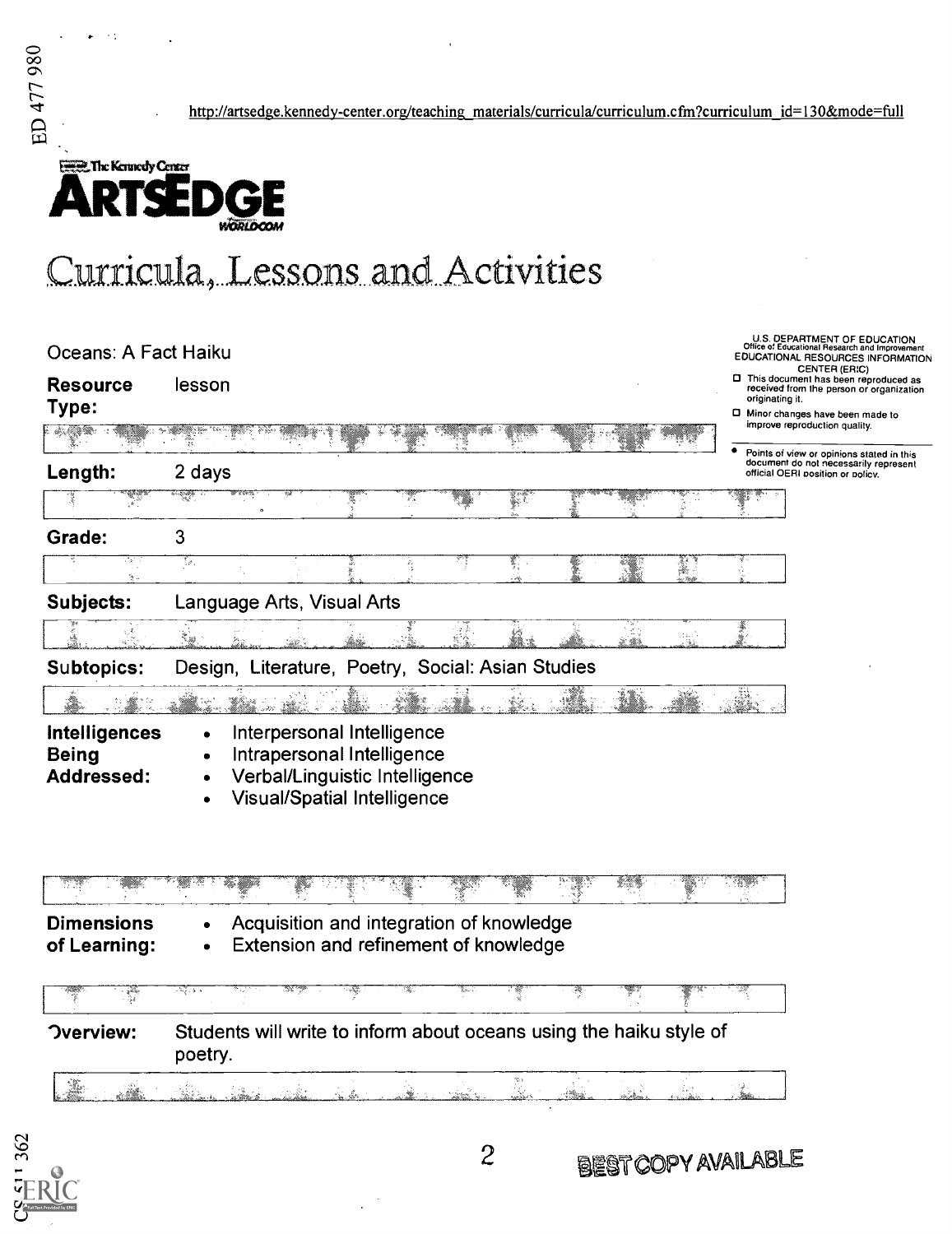$\ddot{\phantom{a}}$ 

 $\overline{1}$ 

### Equipment: Computer: Mac or PC with Internet access

Sound System CD or cassette player

|                                    | $\mathcal{R}=\mathcal{R}_{\mathcal{R}}\mathcal{A}$                                                                                                                                                                                |
|------------------------------------|-----------------------------------------------------------------------------------------------------------------------------------------------------------------------------------------------------------------------------------|
| Media &<br><b>Materials:</b>       | Recording of ocean sounds,                                                                                                                                                                                                        |
|                                    |                                                                                                                                                                                                                                   |
| <b>Printouts:</b>                  | This lesson does not have any printouts.                                                                                                                                                                                          |
|                                    |                                                                                                                                                                                                                                   |
| <b>Student</b><br><b>Supplies:</b> | Journal, pen or pencil.<br>Any supplies/materials that students might like to bring in to use for<br>their books.                                                                                                                 |
|                                    | 磁                                                                                                                                                                                                                                 |
| <b>Other</b><br><b>Materials:</b>  | Items used to make books: paper, crayons, colored pencils, library<br>board, wallpaper, colored paper, string, etc.                                                                                                               |
|                                    |                                                                                                                                                                                                                                   |
|                                    | Write on Track; by Dave Kemper, Ruth Nathan, and Patrick Sebranek;<br>Houghton Mifflin, 1996                                                                                                                                      |
|                                    |                                                                                                                                                                                                                                   |
| Teacher<br>Internet                | <b>Lesson and Extension Specific Resources:</b>                                                                                                                                                                                   |
| <b>Resources:</b>                  | A Haiku Homepage<br>http://home.clara.net/pka/haiku/haiku.htm                                                                                                                                                                     |
|                                    | This site provides examples of haikus by Basho (1644-1694) and<br>provides hints and guidelines for writing haikus.                                                                                                               |
|                                    | Haiku Five Senses Lesson Plan (AskERIC)<br>http://www.indiana.edu/~japan/LP/LS3.html                                                                                                                                              |
|                                    | This lesson asks that students spend time outdoors to observe<br>their surroundings, paying attention to sounds, smells, feelings,<br>and tastes. After doing so, they are asked to write a haiku<br>describing their experience. |
|                                    | Haiku for People                                                                                                                                                                                                                  |

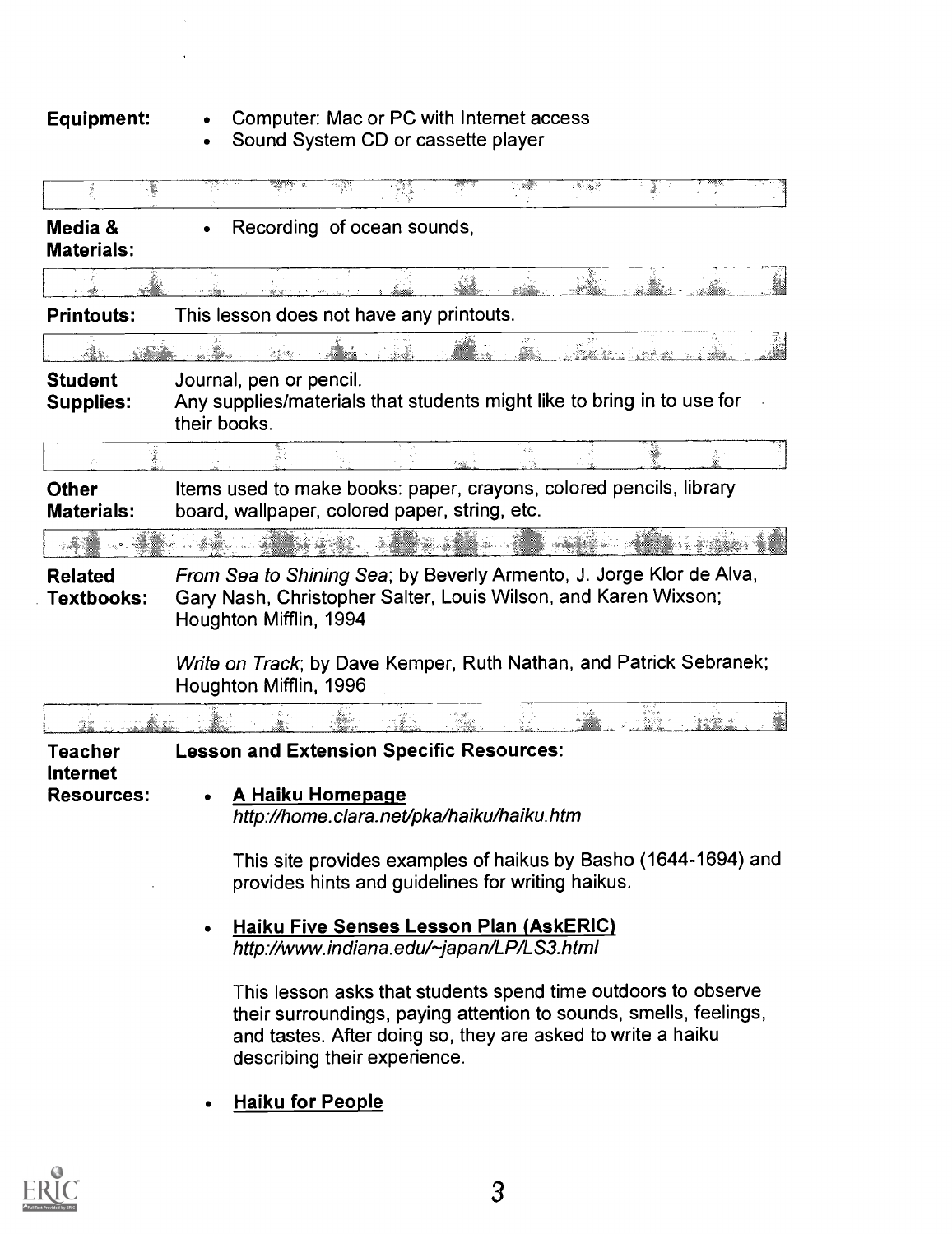#### http://www.toyomasu.com/haiku/

This site includes an explanation of classical vs. modern haiku, tips on writing, and a list of haikus categorized by subject for further reading.

#### General Internet Resources:

Children's Haiku Garden  $\bullet$ http://www.tecnet.or.jp/~haiku/

This site provides a vast and varied collection of original haikus and artwork submitted by both Japanese and American children.

#### Haiku Society of America

http://www.hsa-haiku.org/

The Haiku Society is a national organization that supports and promotes authors of, and individuals interested in, the haikus in America. The site includes haiku composition tips, competitions, publications, and teacher resources.

| à.                                                                                                                               |                                                                                                                                                                                                                                                                                                                     |  |  |  |  |
|----------------------------------------------------------------------------------------------------------------------------------|---------------------------------------------------------------------------------------------------------------------------------------------------------------------------------------------------------------------------------------------------------------------------------------------------------------------|--|--|--|--|
| <b>National</b><br><b>Standards</b><br>for Arts<br><b>Education:</b>                                                             | K-4 Visual Art Content Standard 1: Understanding and applying<br>media, techniques, and processes<br>K-4 Visual Art Content Standard 2: Using knowledge of<br>$\bullet$<br>structures and functions<br>K-4 Visual Art Content Standard 3 : Choosing and evaluating a<br>range of subject matter, symbols, and ideas |  |  |  |  |
|                                                                                                                                  | Click here for addifional information on the National Standards for Arts Education                                                                                                                                                                                                                                  |  |  |  |  |
| <b>Other</b><br><b>National</b><br><b>Standards:</b>                                                                             | Geography 2, 4, 10, 14, 18<br>Language Arts 1, 2, 5                                                                                                                                                                                                                                                                 |  |  |  |  |
| Source of<br><b>Standards:</b>                                                                                                   | <b>McREL</b>                                                                                                                                                                                                                                                                                                        |  |  |  |  |
| For more on the Standards in other subjects, please refer to the Mid-continent<br>Regional Education Laboratory (McREL) website. |                                                                                                                                                                                                                                                                                                                     |  |  |  |  |
| <b>State</b><br>Standards, if<br>any:                                                                                            |                                                                                                                                                                                                                                                                                                                     |  |  |  |  |

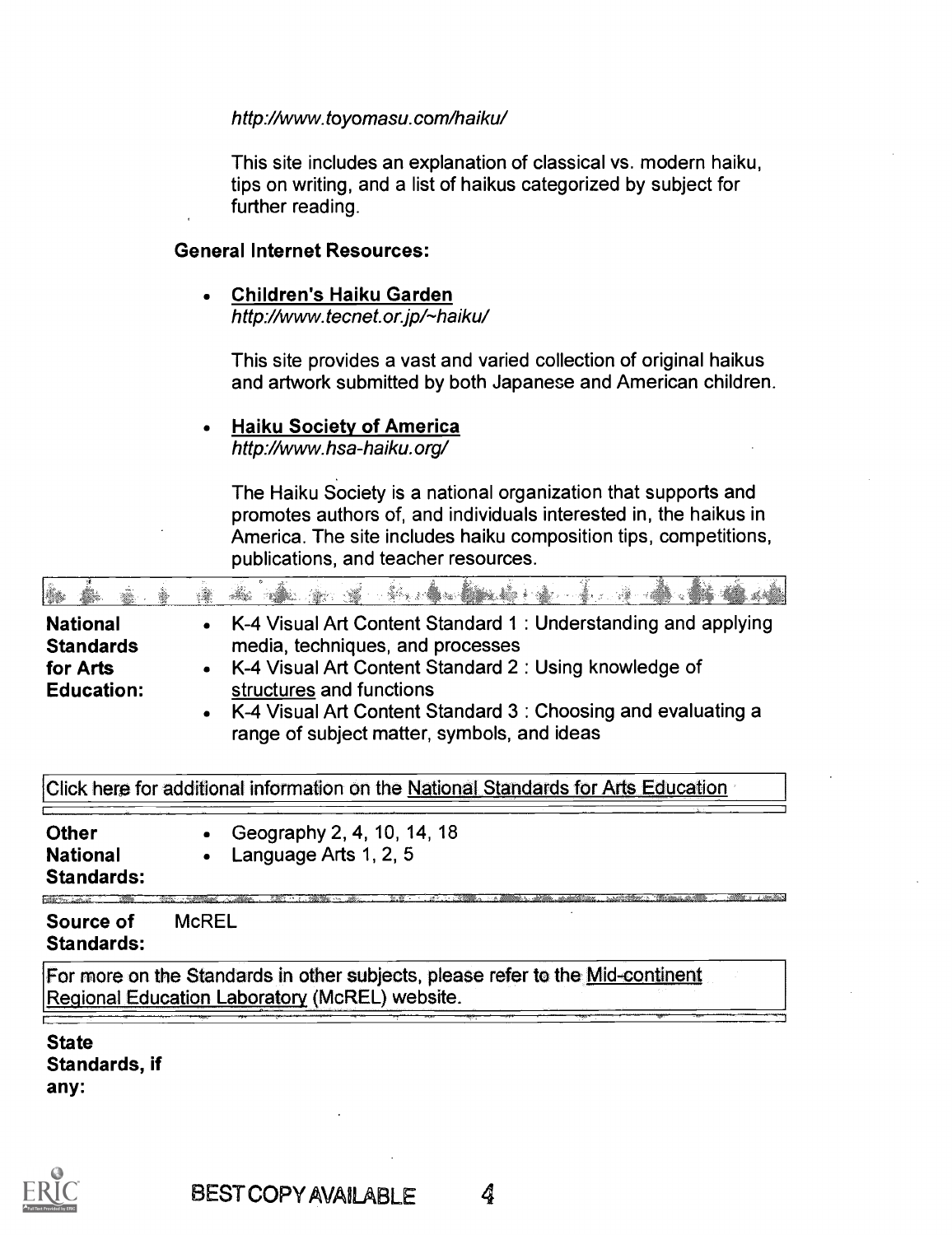To search the State Arts Standards, please visit the National Conference of State Legislatures website.

Instructional Students will use all five senses to write a haiku about what is known Objectives: about oceans.

> Students will create their own books of haikus and a joint class book of haikus.

Students will be able to complete the following:

Language Arts:

- Organize information with a logical plan.
- Frequently choose words, including content using vocabulary specifically about oceans.
- Use the poetry form of haiku.

### Geography:

Describe ways that oceans shape and reshape the land by  $\bullet$ eroding the land and by depositing soil.

| ಲ್ ಕನ್ನ<br>A MARINE CONTRACTOR COMMUNICATION |    | $\label{eq:4} \frac{1}{2}\sum_{i=1}^{2}\sum_{i=1}^{2}\sum_{j=1}^{2}\sum_{j=1}^{2}\sum_{j=1}^{2}\sum_{j=1}^{2}\sum_{j=1}^{2}\sum_{j=1}^{2}\sum_{j=1}^{2}\sum_{j=1}^{2}\sum_{j=1}^{2}\sum_{j=1}^{2}\sum_{j=1}^{2}\sum_{j=1}^{2}\sum_{j=1}^{2}\sum_{j=1}^{2}\sum_{j=1}^{2}\sum_{j=1}^{2}\sum_{j=1}^{2}\sum_{j=1}^{2}\sum_{j=1}^{2}\sum_{j=1}^{2}\sum_{j=1}^{2$ |  |  |  |  |
|----------------------------------------------|----|-------------------------------------------------------------------------------------------------------------------------------------------------------------------------------------------------------------------------------------------------------------------------------------------------------------------------------------------------------------|--|--|--|--|
| <b>Strategies:</b>                           | 5. | <b>Teacher-directed activity</b><br>Imaginative thinking<br>3. Guided imagery<br>4. Brainstorming<br>Categorizing                                                                                                                                                                                                                                           |  |  |  |  |

6. Independent student assignment



Instructional DAY ONE Plan: Warm Up:

> 1. Have students close their eyes and listen to the sound of the ocean for a minute. Do not tell them what the sound is.

2. Students take one minute and write down what they believe they heard.

3. List all suggestions on the board.

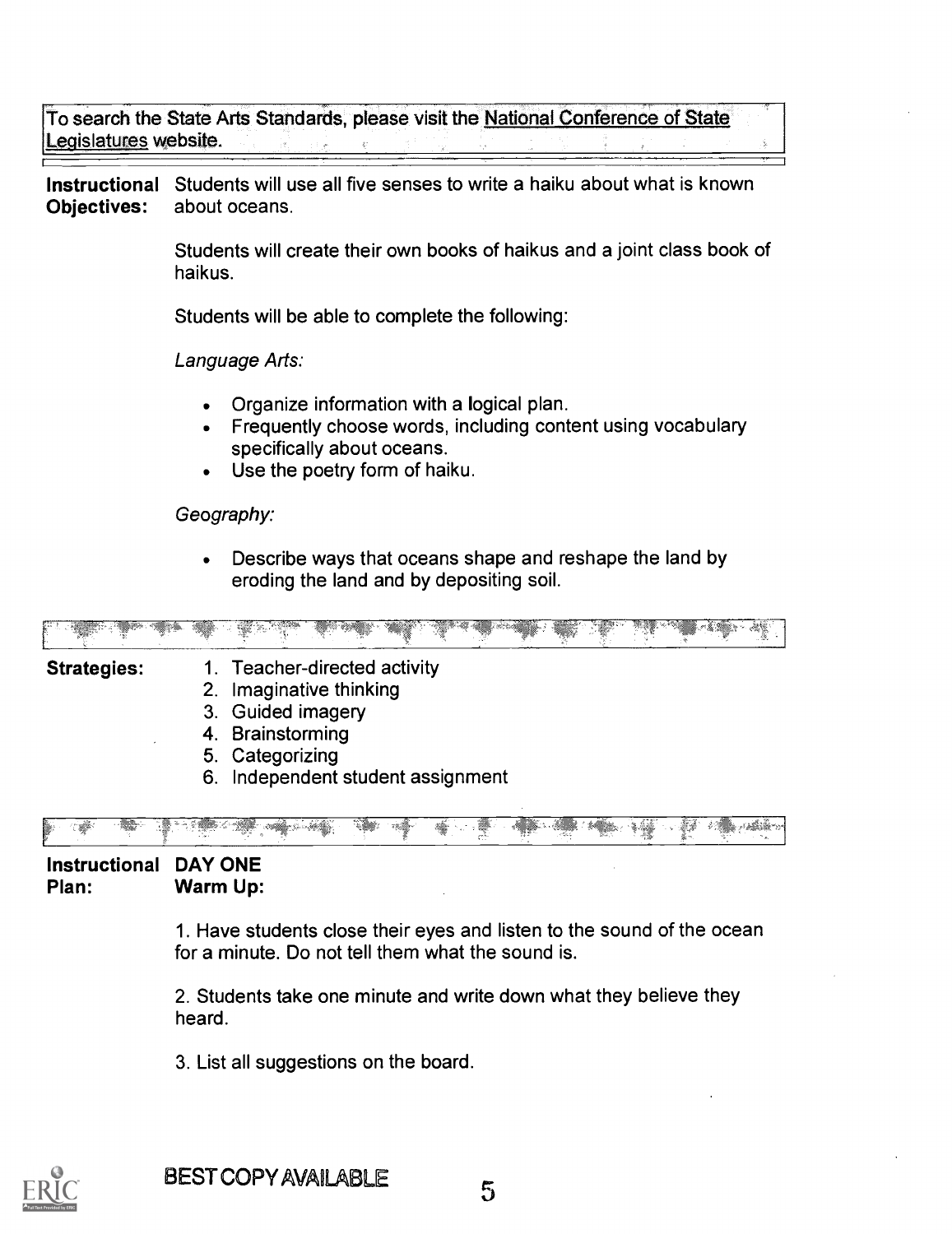4. Circle the responses that have information about oceans.

5. Listen to the ocean sound again, this time with the knowledge that it is the ocean.

#### Introductory and developmental activities:

1. Identify the five senses. Write them on the board. Add in the idea of colors being seen (even though they are not separate senses).

2. Give students 3 quiet minutes to write down all of the things they can think of about oceans.

#### Guided Practice Activities:

1. Use a different color crayon or marker to circle the senses as follows: red/feel; green/touch; blue/sight; yellow/hear; orange/taste; and purple/all color names.

2. Turn paper over and think about: the environment of the oceans; what animals live there; what the ocean does; and what can be done there. Take 2 minutes to do this.

3. Use a crayon and marker and make the following shapes around these new writings: square/animals; triangle/what the ocean does; and underline what can be one there.

4. Collect and hold onto these notes.

#### Independent Activities:

1. Read Lesson I, "Oceans: Sand and Salt," in From Sea to Shining Sea, Houghton Mifflin, 1994, pages 2-7.

2. Follow suggestions in the Grade 3 Social Studies Curriculum Guide for this lesson.

#### DAY TWO

#### Warm Up:

1. Have students show their notes from Day One's activities.

2. List the following categories on the board: the five senses; colors; animals; what oceans do; and what you've done at the ocean.

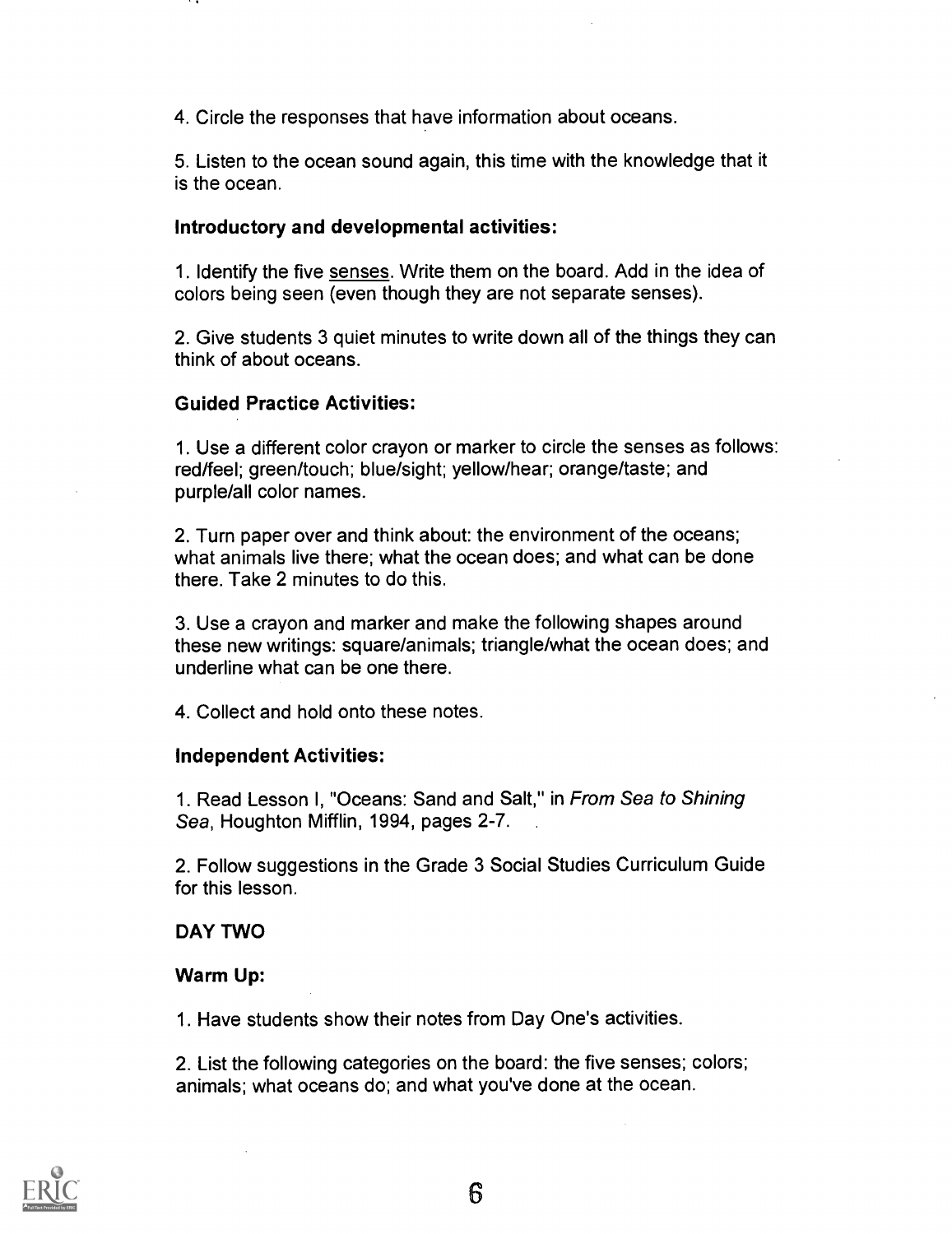3. Ask for suggestions to list under each category.

4. Have students add any new information learned from readings and the class discussion to their personal list.

 $\overline{1}$ 

### Introductory and Developmental Activities:

1. Describe the syllable pattern of 5-7-5, used to create a haiku.

2. Read the collection of haikus in Storyworks, September 1997 (or any collection) out loud to the students. They count out syllables for each line.

3. Open Write on Track book to page 185 and study the haiku there and the rough draft on page 186. Compare these haikus with the one on page 187. Ask which one seems to be the true haiku.

#### Guided Practice Activities:

1. Look at some suggestions from the sense and environment work on the board. Pull ideas with descriptive facts about oceans.

2. Organize them with suggestions from students into three rows. Keep the words moving around until the model makes sense.

3. Revise and edit until the syllable pattern, 5-7-5 is in place. The finished haiku should describe facts about oceans.

#### Independent Activities:

Students use their own lists to create haikus describing facts about oceans.

Assessment: 1. Assign review questions #1-4, page 7, in From Sea to Shining Sea.

- 2. Students read poems out loud.
- 3. Other students count syllables to make sure the poem is a haiku.
- 4. Poems must relate to facts about oceans.

Extensions: Students illustrate and publish haikus. All are collected for a class book or displayed separately on a bulletin board or wall.

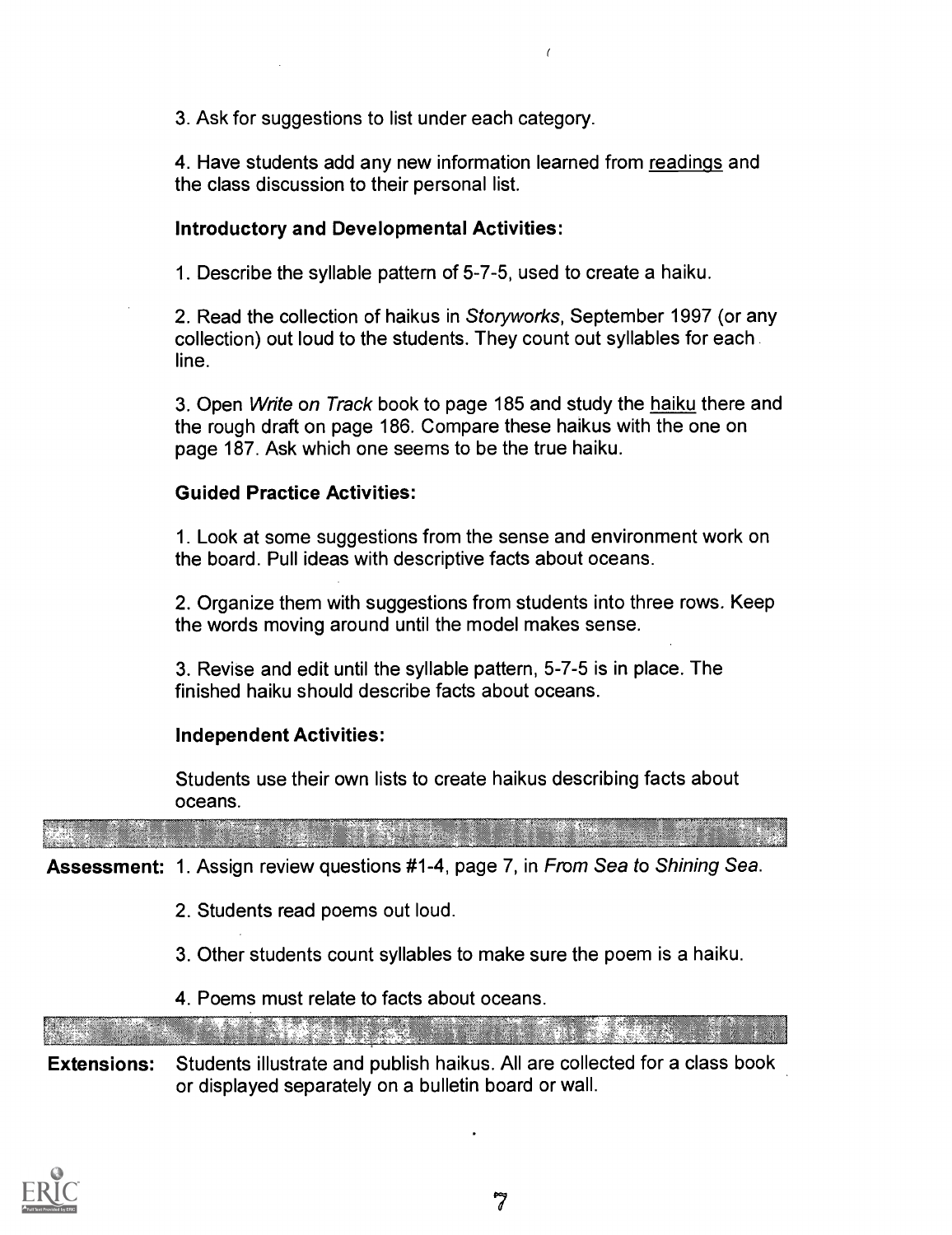Compare the terms in the lesson in the textbook with the notes the students took before reading.

- 3 ,. .-

Teacher Quick Poetry Activities; by Jacqueline Sweeney; Scholastic References: Professional Books, 1996.

Storyworks; Scholastic, Inc., September 1997

Author : Mary Beth Bauernschub Kingsford Elementary School Mitchellville MD